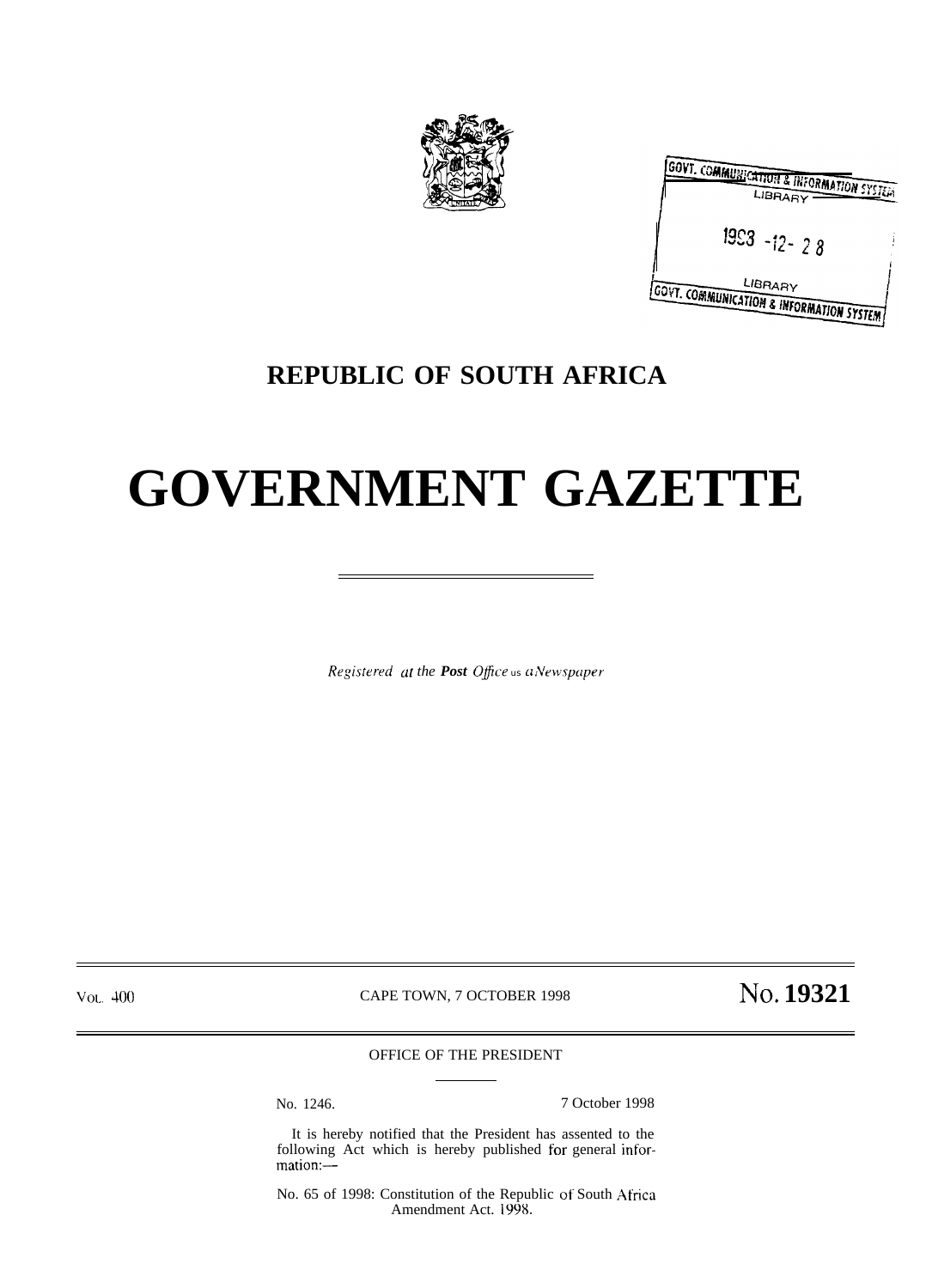Act No. 65.1998 CONSTITUTION OF THE REPUBLIC OF SOUTH AFRICA AMENDMENT ACT, 1998

#### **GENERAL EXPLANATORY NOTE:**

. .

[ <sup>1</sup> Words in bold type in square brackets indicate omissions from existing enactments.

> Words underlined with a solid line indicate insertions in existing enactments.

--- -,. . . ..-..".".,".' . . . . . . . .

## **ACT**

**To amend the Constitution of the Republic of South Africa, 1996, so as to extend the term of Municipal Councils; to provide for the designation of alternates in respect of certain members of the Judicial Service Commission; to amend the name of the Human Rights Commission; to adjust the powers of the Public Service Commission; and to extend and modify the application of transitional arrangements in respect of IocaI government; and to provide for matters connected therewith.**

> *(English text signed by the President.) (Assented to 28 September 1998.)*

 $\mathbf{B}$ <sup>E</sup> IT ENACTED by the Parliament of the Republic of South Africa. as follows: follows:-

#### **Amendment of section 159 of Act 108 of 1996**

**1.** The following section is hereby substituted for section 159 of the Constitution of the Republic of South Africa. 1996 (hereinafter referred to as the principal Act): 5

#### **"Terms of Municipal Councils**

**159. ( 1 )** The term of a Municipal Council may be no more than **[four]** five years. as determined by national legislation.

(2) If a Municipal Council is dissolved in terms of national legislation. or when its term expires. an election must be held within 90 days of the date 10 that Council was dissolved or its term expired.

 $(3)$  A Municipal Council. other than a Council that has been dissolved following an intervention in terms of section 139. remains competent to function from the time it is dissolved or its term expires. until the newly elected Council has been declared elected.'.. 15

#### **Amendment of section 178 of Act 108 of 1996**

2. Section 178 of the principal Act is hereby amended—

- (a) by the substitution for paragraph (k) of subsection (1) of the following paragraph:
	- '.(k) when considering matters specifically relating to a provincial or 20 local division of the High Court. the Judge President <sup>of</sup> that division